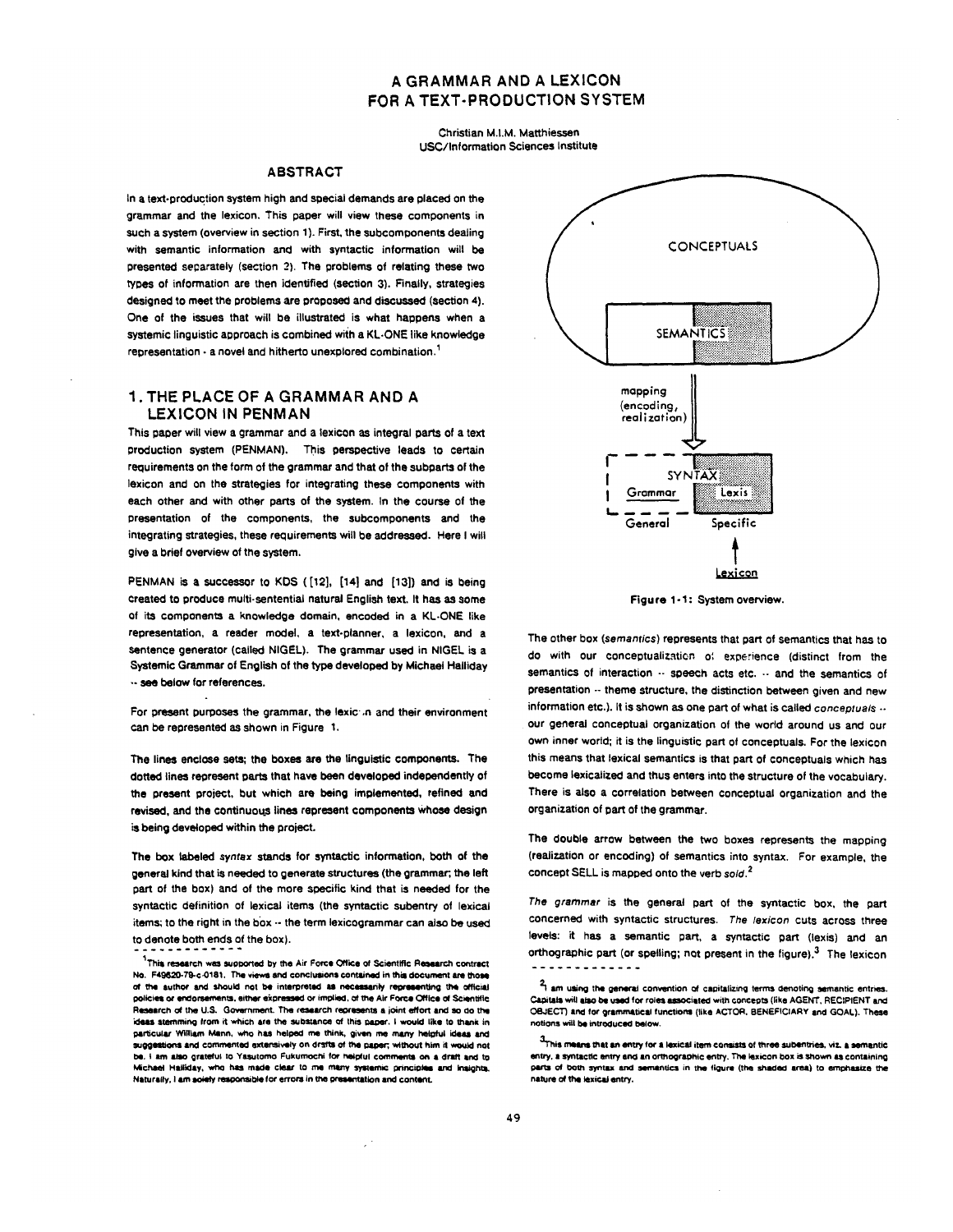consists entirely of independent lexical entries, each representing one lexical item (typically a word).

This figure, then, represents the part of the PENMAN text production system that includes the grammar, the lexicon and their immediate environment.

PENMAN is at the design stage; consequently the discussion that follows is tentative and exploratory rather than definitive.  $\cdots$  The component that has advanced the farthest is the grammar. It has been implemented in NIGEL, the sentonce generator mentioned above. It has been tested and is currently being revised and extended. None of the other components (those demarcated by continuous lines) have been implemented; they have been tested only by way of hand examples. This paper will concentrate on the design features of the grammar rather than on the results of the implementation and testing of it.

## **2. THE COMPONENTS**

### 2.1. Knowledge representation and semantics *The knowledge representation*

One of the fundamental properties of the KL-ONE like knowledge representation (KR) is its intensional -- extensional distinction, the distinction between a general conceptual taxonomy and a second part of the representation where we find individuals which can exist, states of affairs which may be true etc. This is roughly a distinction between what is conceptualizable and actual conceptualizations (whether they are real or hypothetical). In the overview figure in section 1, the two parts are together called conceptuals.

For instance, to use an example I will be using throughout this paper, there is an intensional concept SELL, about which no existence or location in time is claimed. An intensional concept is related to extensional concepts by the relation Individuates: intensional SELL is related by individual instances of extensional SELLs by the Individuates relation. If I know that Joan sold Arthur ice-cream in the park, I have a SELL fixed in time which is part of an assertion about Joan and it Individuates intensional SELL.<sup>4</sup> A concept has internal structure: it is a configuration of roles. The concept SELL has an internal structure which is the three roles associated with it, viz. AGENT (the seller), RECIPIENT (the buyer) and OBJECT. These roles are slots which are filled by other concepts and the domains over which these can very are defined as value restrictions. The AGENT of SELL is a PERSON or a FRANCHISE and so on.

in uther words, a concept is defined by its relation to other concepts (much aS in European structuraiism). These relations are roles associated with the concept, roles whose fillers are other concepts. This gives rise to a large conceptual net.

There is another relation which helps define the place of a concept in the conceptual net. viz. SuperCategory, which gives the conceptual net a taxonomic (or hierarchic) structure in addition to the structure defined by the role relations. The concept SELL is defined by its place in the taxonomy by having TRANSACTION as a SuperCategory. If we want to,

 $\mathcal{L}^{\star}$ 

we can define a concept that will have SELL as a SuperCategory (i.e. bear the SuperCategory relation to SELL), for example SELLCB 'sell on the black market'. As a result, part of the taxonomy of events is TRANSACTION --- SELL .-- SELLOB.

If TRANSACTION has a set of roles associated with it, this set may be inherited by SELL and by SELLOB .- this is a general feature of the SuperCategory relation. In the examples involving SELL that follow, I will concentrate on this concept and not try to generalize to its supercategones.

#### *The Semantic Subentry*

In the overview figure (1.1), the semantics is shown as part of the conceptuals. The consequence of this is that the set of semantic entries in the lexicon is a subset of the set of concepts. The subset is groper if we assume that there are concepts which have not been lexicalized (the assumption indicated in the figure). The assumption is perfectly reasonable; I have already invented the concept SELLOB for which there is no word in standard English: it is not surprising if we have formed concepts for which we have to create expressions rather than pick them reedy.made from our lexicon. Furthermore, if we construct a conceptual component intended to support say a bilingual speaker, there will be a number of concepts which are lexicaiized in only one of the two languages..

A semantic entry, than, is a concept in the conceptuais- For *sold, we*  find sold with its associated roles, AGENT, RECIPIENT and OBJECT. The right part of figure 4-1 below (marked "se:"; after a figure from  $[1]$ gives a more detailed semantic entry for *sold*: a pointer identifies the relevant part in the KR, the concept that constitutes the semantic entry (here the concept SELL).

The concept that constitutes the semantic entry of a lexicai item has a fairly rich structure. Roles are associated with the concept and the modality (necessary or optional), the cardinality of and restrictions on (value of) the fillers are given.

Through the value restriction the linguistic notion of selection restriction is captured. *The stone sold a carnation* to *the little girl is odd*  because the AGENT role of SELL is value restricted to PERSON or FRANCHISE and the concept associated with stone fails into neither type.

The strategy of letting semantic entries be part of the knowledge representation would not have been possible in a notation designed to capture specific propositions only. However, since KL-ONE provides the distinction between intension and extension, the strategy is unproblematic in the present framework.

So what is the relationship between intensional-extensionai and semantic entries? The working assumption is that for a large part of the vocabulary, it is the concepts of the intensional part of the KR that may be lexicalized and thus serve as semantic entries. We have words for intensional objects, actions and states, but not for individual extensional objects etc. with the exception of proper names. They have extensional concepts as their semantic entries. For instance, *Alex*  denotes a particular individuated person and *The War of the Roses a*  particular individuated war.

Both the SuperCategory relation and the Individuates relation provide ways of walking around in the KR to find expressions for concepts. If

<sup>&</sup>lt;sup>4</sup>It should be emohasized that calling the concept SELL says nothing whatsoever about the English expression for it: the reasons for giving it this name are purely mnemonic. The only way the concept can be associated with the word sold is through being part of a lexical entry.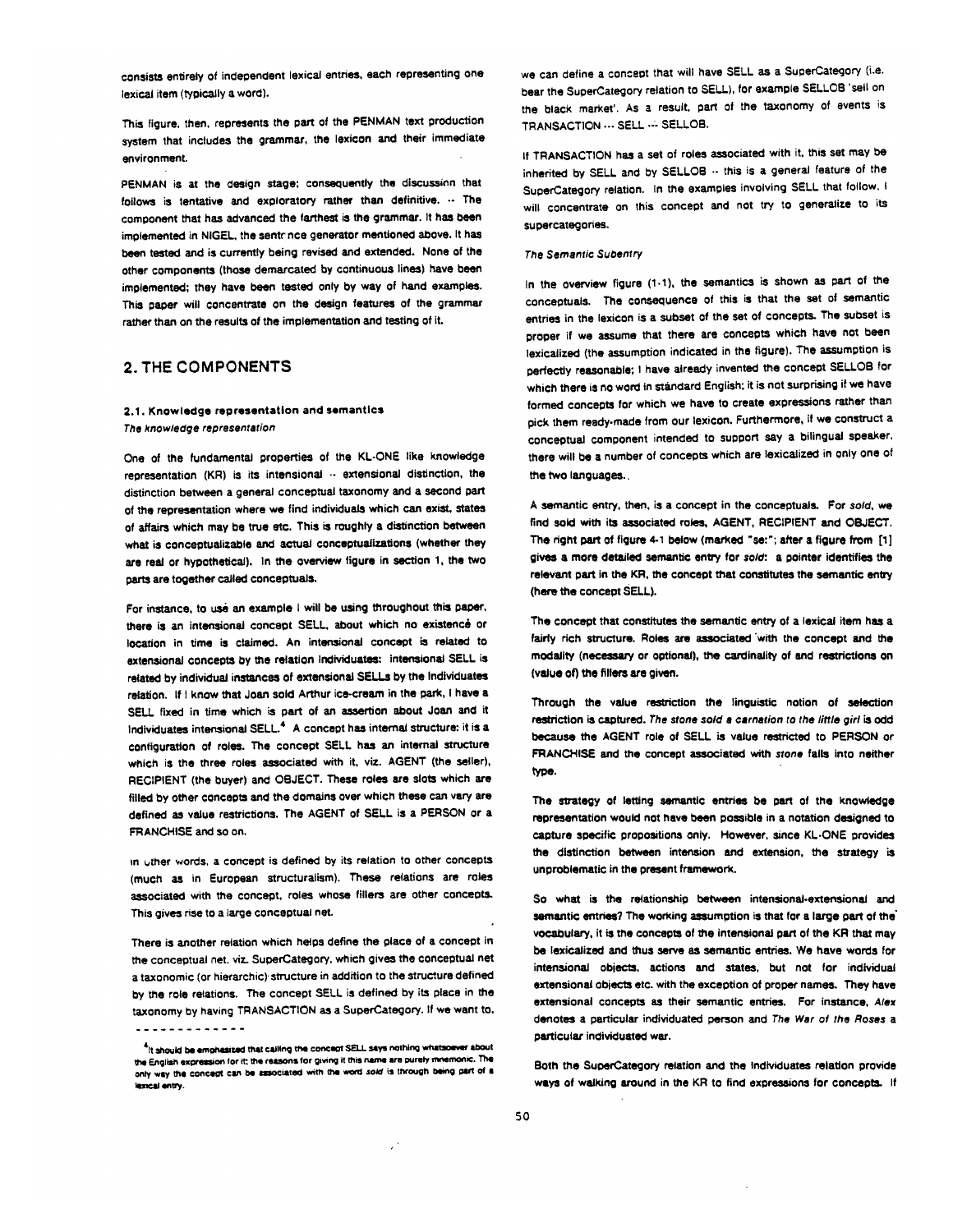we are in the extensional part of the KR, looking at a particular individual, we can follow the Individuates link up to an intensional concept. There may be a word for it, in which case the concept is part of a laxical entry. If there is no word for the concept, we will have to consider the various options the grammar gives us for forming an appropriate expression.

The general assumption is that all the intensional vocabulary can he used for extensional concepts in the way just described; expressabi..;y is inherited with the Individuates relation.

Expression candidates for concepts can also be located along the SuperCategory link by going from one concept to another one higher up in the taxonomy. Consider the following example: *Joan sold Arthur ice-cream. The transaction took place in the park.* The SuperCategory link enables us to go from SELL to TRANSACTION, where we find the expression *transaction.* 

### *Lexical Semantic Relations*

The structure of the vocabulary is parasitic on the conceptual structure. In other words, laxicalized concepts are related not only to one another, but also to concepts for which there is no word-encoding in English (i.e. non-laxicalized concepts).

Crudely, the semantic structure of the lexicon can be described as being part of the hierarchy of intensional concepts  $\cdots$  the intensional concepts that happen to be lexicalized in English. -- The structure of English vocabulary is thus not the only principle that is reflected in the knowledge representation, but it is reflected. Very general concepts like OBJECT, THING and ACTION are at the top. In this hierarchy, roles are inherited. This corresponds to the semantic redundancy rules of a lexicon.

Considering the possibility of walking around in the KR and the integration of texicalized and non.iexicalized concepts, the KR suggests itself as the natural place to state certain text-forming principles, some of which have been described under the terms lexical cohesion ([8]) and Thematic Progression ([6]).

I will now turn to the syntactic component in figure 1-1, starting with a brief introduction to the framework (Systemic Linguistics) that does the same for that component as the notion of semantic net did for the component just discussed.

#### 2,2. Lexicogrammar

Systemic Linguistics stems from a British tradition and has been developed by its founder, Michael Halliday (e.g. [7], [9], [10]) and other systemic linguists (see e.g. [5], [4] for a presentation of Fawcett's interesting work on developing a systemic model within a cognitive model) for over twenty years covering many areas of linguistic concern, including studies of text, lexicogrammar, language development, and computational applications. Systemic Grammar was used in SHRDLU [15] and more recently in another important contribution, Davey'a PROTEUS [3].

The systemic tradition recognizes a fundamental principle in the organization of language: the distinction between *choice* and the *structures* that express (realize) choices. Choice is taken as primary and is given special recognition in the formalization of the systemic model of language. Consequently, a description is a specification of the

choices a speaker can make together with statements about how he realizes a selection he has made. This realization of a set of choices is typically linear, e.g. a string of words. Each choice point is formalized as a system (hence the name Systemic). The options open to the speaker are two or more *features* that constitute alternatives which can' be chosen. The preconditions for the choice are *entry conciitiona* to the system. Entry conditions are logical expressions whose elementary terms are features.

All but one of the systems have non-emoty entry conditions. This causes an interdependency among the systems with the result that the grammar of English forms one network of systems, which cluster when a feature in one system is (part of) the entry condition to another system. This dependency gives the network depth: it starts (at its "root") with very general choices. Other systems of choice depend on them (i.e. have a feature from one of these systems  $\cdots$  or a combination of features from more than one system .. as entry conditions) so that the systems of choice become less general (more *delicate* to use the, systemic term) as we move along in the network.

The network of systems is where the control of the grammar resides, its non.deterministic part. Systemic grammar thus contrasts with many other formalisms in that choice is given explicit representation and is captured in a single rule type (systems), not distributed over the grammar as e.g. optional rules of different types. This property of systemic grammar makes it a very useful component in a text-production system, especially in the interface with semantics and in ensuring accessibility of alternatives.

The rest of the grammar is deterministic  $\cdots$  the consequences of features chosen in the network of systems. These consequences are formalized as feature *realization statements* whose task is to build the appropriate structure.

For example, in independent indicative sentences, English offers a choice between declarative and interrogative sentences. interrooative is chosen, this leads to a dependent system with a choice between wh-interrocative and ves/no-interrocative. When the latter is chosen, it is realized by having the FINITE verb before the SUBJECT.

Since it is the general design of the grammar that is the focus of attention, I will not go through the algorithm for generating a sentence as it has been implemented in NIGEL. The general observation is that the results are very encouraging, although it is incomplete. The algorithm generates a wide range of English structures correctly. There have not been any serious problems in implementing a grammar written in the systemic notation.

Before turning to the lexico, part of lexicogrammar, I will give an example of the toplevel structure of a sentence generated by the grammar. (I have left out the details of the internal structure of the constituents.)

|     | $[1]$ LOCATION   | <b>ACTOR</b> | PROCESS        | BENEFICIARY GOAL |            |
|-----|------------------|--------------|----------------|------------------|------------|
| [2] |                  |              | SUBJECT FINITE |                  |            |
|     | [3] THEME        |              |                |                  |            |
|     | In the park Joan |              | sold           | Arthur           | fice-cream |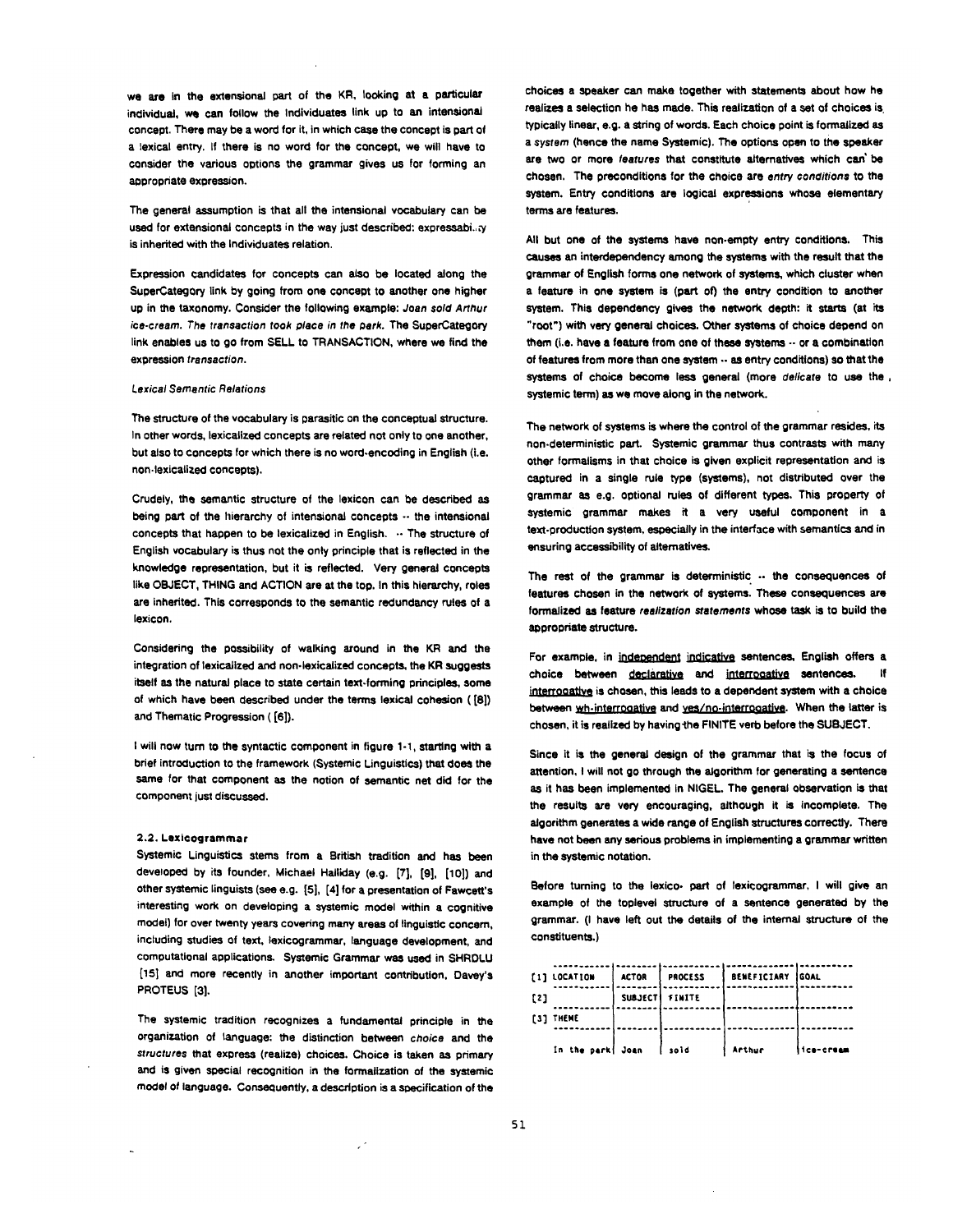The structure consists of three layers of function symbols, all of which are needed to get the result desired. .. The structure is not only functional (with- function symbols labeling the constituents instead of category names like Noun Phrase and Verb Phrase) but it is multifunctional.

Each layer of function symbols shows a particular perspective on the clause structure. Layer [1] gives the aspect of the sentence as a representation of our experience. The second layer structures the sentence as interaction between the speaker and the hearer; the fact that SUBJECT precedes FINITE signals that.the speaker is giving the hearer information. Layer [3] represents a structuring of the clause as a message; the THEME is its starting point. The functions are called experiential, interpersonal and textual respectively in the systemic framework: the function symbols are said to belong to three different metafunctions, in the rest of the paper I will concentrate on the experiential metafunction, partly because it will turn out to be highly relevant to the lexicon.

#### **The syntactic subentry.**

In the systemic tradition, the syntactic part of the lexicon is seen as a continuation of grammar (hence the term lexicogrammar for both of them): lexical choices are simply more detailed (delicate) than grammatical choices (cf. [9]). The vocabulary of English can be seen as one huge taxonomy, with Roget's Thesaurus as a very rough model.

A taxonomic organization of the relevant Dart of the vocabulary of English is intended for PENMAN, but this Organization is part of the conceptual organization mentioned above. There is at present no separate lexical taxonomy.

The syntactic subentry potentially consists of two parts. There is always the class specification .. the lexical features. This is a statement of the grammatical potential of the lexicai item, i.e. of how it can be used grammatically. For *sold* the class specification is the following:

```
verb 
class 10class 02
benefactive
```
where "benefactive" says that sold can occur in a sentence with a BENEFICIARY, "class 10" that it encodes a material process (contrasting with mental, verbai and relational processes) and "class 02" that it is a transitive verb.

In addition, there is a provision for a configurational part, which is a h'agment of a Structure the grammar can generate, more specifically the experiential part of the grammar.<sup>5</sup> The structure corresponds to the top layer ( $#$  [1]) in the example above. In reference to this example, I can make more explicit what I mean by fragment. The general point is that (to take just one class as an example) the presence and character of functions like ACTOR, BENEFICIARY and GOAL .- direct participants in the event denoted by the verb ... depend on the type of verb, whereas the more circumstantial functions like LOCATION remain unaffected and applicable to all types of verb. Consequently, the information about the possibility of having a LOCATION constituent is not the type of information that has to be stated for specific lsxical items. The information given for them concerns only a fragment of the experiential functional structure.

The full syntactic entry for sold is:

```
PROCESS • veto 
           class IO 
           class 02 
           benefactive
ACTOR
GOAL 
BENEFICTARY *
```
This says that sold can occur in a fragment of a structure where it is PROCESS and there can be an ACTOR, a GOAL and a BENEFICIARY. The usefulness of the structure fragment will be demonstrated in section 4.

### **3.** THE PROBLEM

I will now turn to the fundamental problem of making a working system out of the parts that have been discussed.

The problem has two parts to it. viz.

1. the design of the system as a system with integrated parts and

2. the implementation of the system.

I will only be concerned with the first aspect here.

The components of the system have been presented. What remains  $\cdots$ and that is the problem  $\cdots$  is to design the missing links; to find the strategies that will do the job of connecting the components.

Finding these strategies is a design problem in the following sense. The strategies do not come as accessories with the frameworks we have uasd (the systemic framework and the KL-ONE inspired knowledge representation). Moreover, these two frameworks stem from two quite disparate traditions with different sets of goals, symbols and terms.

I will state the problem for the grammar first and then for the lexicon. As it has been presented, *the grammar runs* wild and free. It is organized around choice, to be sure, but there is nothing to relate the choices to the rest of the system, in particular to what we can take to be semantics. In other words, although the grammar may have a part that faces semantics .. the system network, which, in Halliday's words, is semantically relevant grammar .- it does not make direct contact with semantics. And, if we know what we want the system to encode in a sentence, how can we indicate what goes where, that is what a constituent (e.g. the ACTOR) should encode?

The lexicon incorporates the problem of finding an appropriate strategy to link the components to each other, since it cuts acrosa component boundaries. The semantic and syntactic subparts of a lexical entry have been outlined, but nothing has been said about how they should be matched up with one another. The reason why this match is not perfectly straightforward has to do with the fact that both entries may be structures (configurations) rather than single elements. In addition, there are lexical relations that have not been accounted for yet, especially synonymy and polysemy.

<sup>-------------</sup>

<sup>5</sup>This configurational part does not stem from the systemic tradition, but is an exploration in the present design.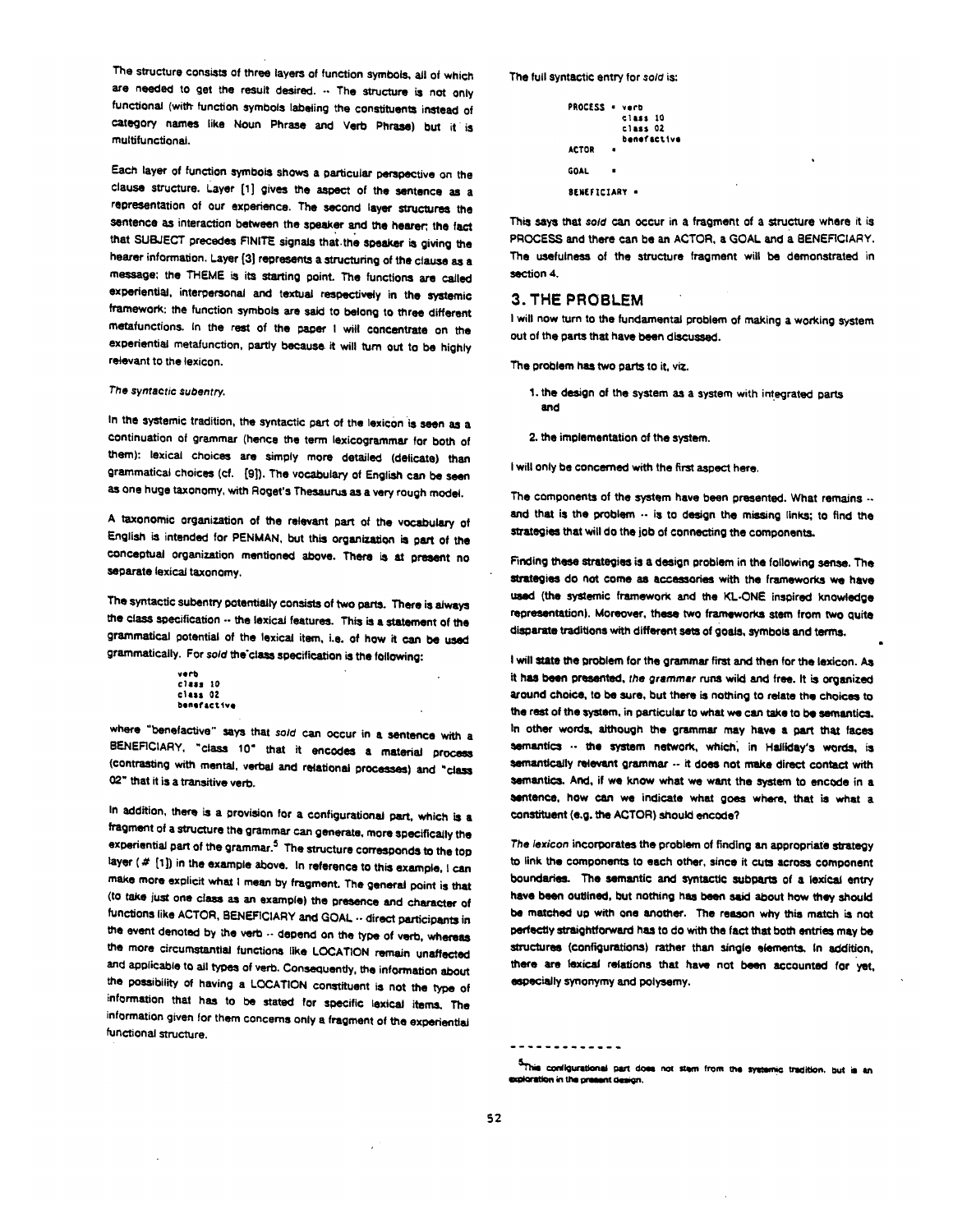## **4.** LOOKING FOR THE SOLUTIONS

4.1. The Grammar *Choice experts and their domains.* 

The control of the grammar resides in the network of systems. Choice experts can be developed to handle the choices in these systems.

The idea is that there is an expert for each system in the network and that this expert knows what it takes to make a meaningful choice, what the factors influencing its choice are. it has at its disposal a table which tells it how to find the relevant pieces of information, which are somewhere in the knowledge domain, the text plan or the reader model.

In other words, the part of the grammar that is related to semantics is the part where the notion of choice is: the choice experts know about the Semantic consequences of the various choices in the grammar and do the job of relating syntax to semantics.<sup>6</sup>

The recognition of different functional componenta of the grammar relates to the multi-funCtional character of a structure in systemic grammar I mentioned in relation to the example *In the park Joan sold Arthur ice.cream* in section 2.2. The organization of the sentence into PROCESS, ACTOR, BENEFICIARY, GOAL, and LOCATIVE is an organization the grammar impeses on our experience, and it is the aspect of the organization of the Sentence that relates to the conceptual organization of the knowledge domain: it is in terms of this organization (and not e.g. SUBJECT, OBJECT, THEME and NEW INFORMATION) that the mapping between syntax and semantics can be stated. $\cdots$  The functional diversity Hailiday has provided for systemic grammar is useful in a text-production system; the other functions find uses which space does note permit a discussion of here.

**Pointers from constituents.** 

In order for the choice experts to be able to work, they must know where to look. Resume that we are working on *in the park* in our example Sentence *in the park Joan sold Arthur ice.cream* and that an expert has to decide whether *park* should be definite or not. The information about the status in the mind of the reader of the concept corresponding to *park* in this sentence is located at this concent: the trick is to associate the concept with the constituent being built. In the example structure given earlier, *in the park* is both LOCATION and THEME, only the former of which is relevant to the present problem. The solution is to set a pointer to the relevant extensional concept when the function symbol LOCATION is inserted, so that LOCATION will carry the pointer and thus make the information attached to the concept accessible.

### 4.2. The lexicon and the lexlcal entry

I have already introduced the semantic subentry and the syntactic subentry. They are stated in a KL-ONE like representation and a systemic notation respectively. The question now is how to relate the two.

In the knowledge representation the internal structure of a concept is a configuration of roles and these roles lead to new concepts to which the concept is related. A syntactic structure is seen as a configuration of

/

function symbols; syntactic categories serve these functions -- in the generation of a structure the functions lead to an entry of a part of the network. For example, the function ACTOR leads to a part of the network whose entry feature is Nominal Group just as the role AGENT (of SELL) leads to the concept that is the filler of it. The parallel between the two representations in this area are the following:

| <b>KNOWLEDGE REPRESENTATION</b> | SYNTACTIC REPRESENTATION |
|---------------------------------|--------------------------|
| ٠<br>role                       | function                 |
| <b>P43340</b>                   |                          |

(Where *exponent* denotes the entry feature into a part of the network (e.g. Nominal Group) that the function leads to.)

This parallel clears the path for a strategy for relating the semantic entry and the syntactic entry. The strategy is in keeping with current ideas in linguistics.<sup>7</sup> Consider the following crude entry for sold, given here as an illustration:

| Subentries:                  |   |                                  |                                             |              |
|------------------------------|---|----------------------------------|---------------------------------------------|--------------|
| zemantic                     |   | syntactic                        |                                             | orthographic |
|                              |   | <b>Functions</b>                 | Laxical<br>features                         |              |
| <b>SELL-</b><br>concept<br>× | ٠ | <b>PROCESS</b><br>$\blacksquare$ | verb<br>class 10<br>class 02<br>benefactive | "sold"       |
| <b>AGENT</b>                 | ٠ | <b>ACTOR</b>                     |                                             |              |
| OBJECT                       | ٠ | GOAL                             |                                             |              |
| <b>RECIPIENT</b>             | ٠ | <b>BENEFICIARY</b>               |                                             |              |

where the previously discussed semantic and syntactic subentries are repeated and paired off against each other.

This full lexical entry makes clear the usefulness of the second part of the syntactic entry .. the fragment of the experiential functional structure in which *sold* can be the PROCESS.

Another piece of the total picture siso falls into place now. The notion of a pointer from an experiential function like BENEFICIARY in the grammatical structure to a point in the conceptual net was introduced above. We can now see how this pointer may be Set for individual lexical items: it is introduced as a simple relation between a grammatical function symbol and s conceptual role in the iexical entry of e.g. SELL. Since there is an Indlviduates link between this intensionai concept and any extensional SELL the extensional concept that is part of the particular proposition that is being encoded grammatically, the pointer is inherited and will point to a role in the extensional part of the knowledge domain.

At this point, I will refer again to the figure below, whose right half I have already referred to as a full example of a semantic subentry ("se:"). "sp:" is the spelling or orthographic subentry; "ge:" is the syntactic subentry.

We have two configurations in the lexical entry: in the semantic subentry the concept plus a number of roles and in the syntactic subentry a number of grammatical functions. The match is represented in the figure above by the arrows.

----------

 $a_A$  possible definition of the full semantics of the grammar is, as a result of this IOD/OECh, "semantics = what the grammatical choice experts look at". In the pre aion, I have focused on the knowledge domain only, partly because this is the area most relevant to lexical semantics.

 $7$ The mechanism for mapping has much in common with one developed for Lexical Functional Grammar (see e.g. {2}), although the levels are not the same. The entry also embles a lexical entry in the Pan-Lexicalism framework developed by Hudson in [11].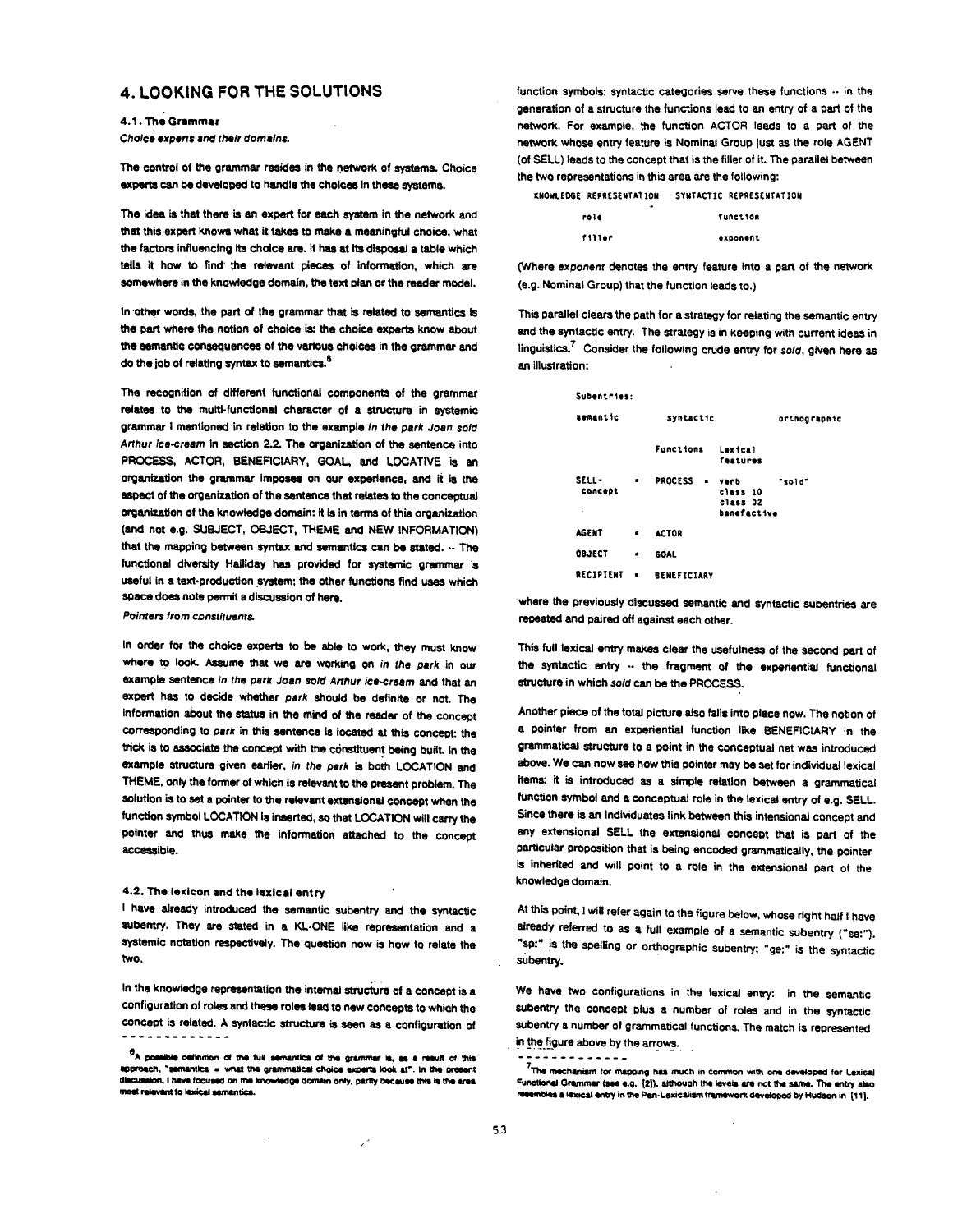

FIgure 4-1: Lexical entry for *sold* 

All three roles of SELL have the modality "necessary". This does not dictate the grammatical possibilities. The grammar in Nigel offers a choice between e.g. *They sold many books to their customers and The*  book sold well, in the second example, the grammar only picks out a subset of the roles of SELL for expression. In other words, the grammar makes the adoption of different perspectives possible.<sup>8</sup> I can now return to the observation that the functional diversity Halliday has provided for systemic grammar is useful for our purposes. The fact that grammatical structure is multi.layered means that those aspects of grammatical structure that are relevant to the mapping between the two lexical entries are identified, made explicit (as ACTOR BENEFICIARY etc.) and kept separate from principles of grammatical structuring that are not directly relevant to this mapping (e.g. SUBJECT, NEW and THEME).

In conclusion, a stretegy for accounting for *synonymy and polysemy*  can be mentioned.

The way to capture synonymy is to allow a concept to be the semantic subentry for two distinct orthographic entries. If the items are syntactically identical as well. they will also share a syntactic subentry. Polyeemy works the other way:. there may be more than one concept for the same syntactic subentry.

## **5.** CONCLUSION

I have discussed a grammar and a lexicon for PENMAN in two steps. First I looked at them as independent components  $\cdots$  the semantic entry, the grammar and the syntactic entry  $\cdots$  and then, after identifying the problems of integrating them into a system, I tumed to strategies for relating the grammar to the conceptual representation and the syntactic entry to the semantic one within the lexicon.

in the first step I introduced the KL-ONE like knowledge representation and the systemic notation and indicated how their design features can be Out to good use in PENMAN. For instance, the distinction between intension and extension in the knowledge representation makes it possible to let lexical semantics be part of the conceptuals. It was also suggested that the relations SuperCategory and Individuates can be used to find expressions for a particular concept.

The second step attempted to connect the grammar to semantics through the notion of the choice expert, making use of a design principle of systemic grammars where the notion of choice is taken as basic. I pointed out the correlation between the structure of a concept and the notion of structure in the systemic framework and showed how the two can be matched in a lexical entry and in the generation of a sentence, a strategy that could be adopted because of the multi-functional nature of structure in systemic grammars. This second step has been at the same time an attempt to start exploring the potential of a combination of a KL-ONE like representation and a Systemic Grammar.

Although many aspects have had to be left out of the discussion, there are a number of issues that are of linguistic interest and significance. The most basic one is perhaps the task itself: designing a model where a grammar and a lexicon can actually be made to function as more than just structure generators. One issue related to this that has been brought up was that different parts external to the grammar find resonance in different parts of the grammar and that there is a partial correlation between the conceptual structure of the knowledge representation and the grammar and lexicon.

As was emphasized in the introduction, PENMAN is at the design stage: there is a working sentence generator, but the other aspects of what has been discussed have not been implemented and there is no commitment yet to a frozen design. Naturally, a large number of problems still await their solution, even at the level of design and, clearly, many of them will have to wait. For example, selectivity among terms, beyond referential adequacy, is not addressed.

 $\frac{8}{1}$ The strategy of letting the functional syntactic entry pick up different parts of a concept and adopt different perspectives finds many uses, e.g. in the treatment of pairs like buy vs. sell and give vs. recaive and in the account for nominalizations.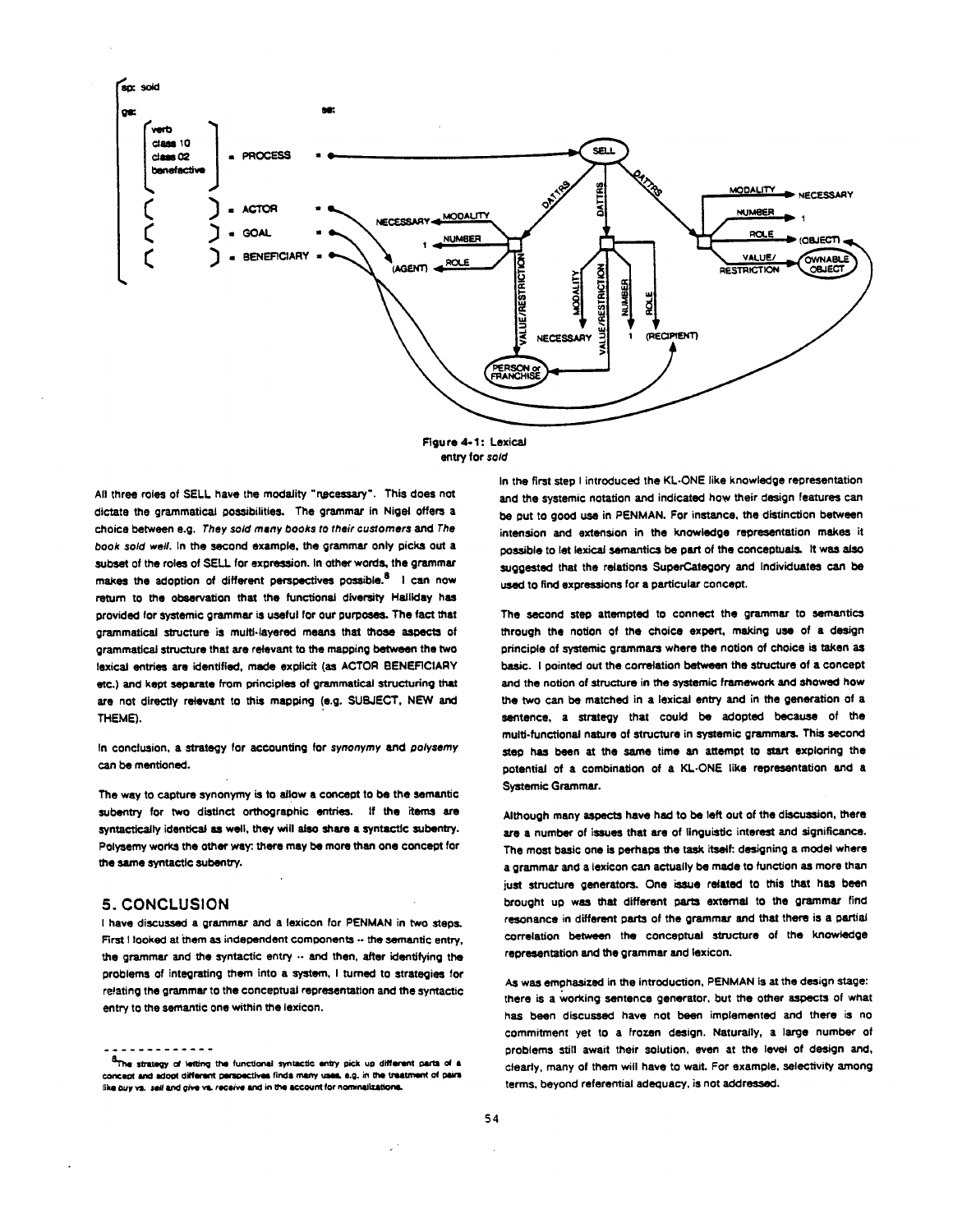In general, while noting correlations between linguistic organization and conceptual organization, we do not want the relation to be deterministic: part of being a good varbaiizar is being able to adopt different viewpoints -- verbalize the same knowledge in different ways. This is clearly an area for future research. Hopefully, ideas such as grammars organized around choice and choice experts will prove useful tools in working out extensions.

### REFERENCES

- Brachman, Roneld, *A Structural Paradigm for Representing Knowledge,* Bolt, Beranek, and Newman, Inc., Technical Report, 1978.
- Bresnan, J., "Polyadicity: Part I of s Theory of LexicaJ Rules and Representation," in Hoekstra, van dar Hulst & Moortgat (eds.), *Lexical Grammar,* Dordrecht, 1980.
- 3. Davey, Anthony, *Discourse Production, Edinburgh University* Press, Fdinburgh, 1979.
- **4.**  Fawcett, Robin P., *Exeter Linguistic Studies.* Volume 3: *CognitiveLinguistics and Social Interaction,* Julius Groos Vedag Heidelberg and Exeter University, 1980.
- **5.**  Fawcett, R. P., Systemic Functiomd Grammar in a Cognitive Model of Language. University College, London. MImeo, 1973
- *6. Danes, F., ed., Papers on Functional Sentence Perspective,*  Academia, Publishing House of the Czechoslovak Academy of Sciences, 1974.
- *7.*  Helliday, M. A. K., "'Categories of the theory of grammar'," *Word 17,* 1961.
- 8. Hailiday M. A. K. and R. Hasan, *Cohesion in English,* Longman, London, 1976. English Language Series, Title No. 9
- **9.**  Halliday, M.A.K., *System and Function in Languege,* Oxford University Press, London, 1976.
- 10. Hudson, R. A., *North Holland Linguistic Series.* Volume 4: *English complex sentences,* North Holland, London and Arnstardam, 1971.
- 11. Hudson, R. A., DDG Working Psper¢ University College, London. Mimeo, 1980
- **12.**  Mann, William C., and James A. Moore, *Computer as Author.-Resulls and Prospects,* USC/Informatlon Sciences Institute, Research report 79-82, 1980.
- 13. Mann, William C. and James A. Moore, Computer Generation of Multiparagraph English Text, 1979. AJCL, forthcoming.
- 14. Moore, Jame<del>s</del> A., and W. C. Mann, "A snapshot of KDS, a knowledge delivery system," in *Proceedings of the Conference, 17th Annual Meeting of the Association for Computational Linguistics, pp. 51-52, August 1979.*
- **15,**  Winogred, Terry, *Understanding Natural Language,* Academic Press, Edinburgh, 1972.

 $\overline{\phantom{0}}$